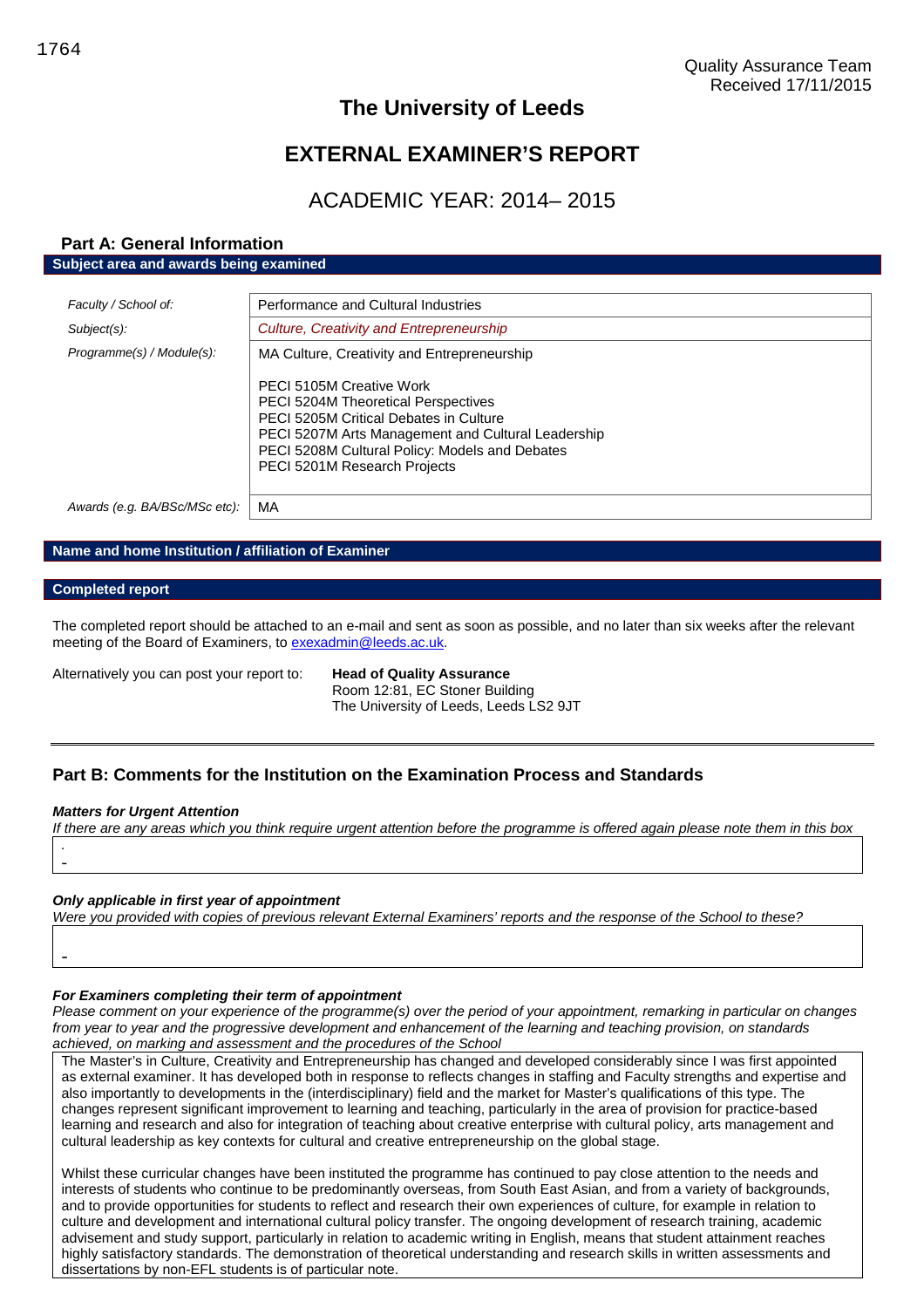The marking rubrics and feedback sheets that I see continue to be extremely detailed and useful to students for formative and summative feedback. The leadership of the programme is exemplary, with <<>> and <<>> collaborating with colleagues across the Faculty to ensure that the programme has an interesting range of inputs from different disciplinary, experience and practice bases. This is not an easy thing to achieve in the current context of wider change in higher education, with new pressures on both UG and PG taught programmes and their delivery, and the programme is not only flourishing but also looking at areas where it can expand and where it supports delivery of other Master's programmes. I thoroughly comment all involved in CCE for continuing to make it such a successful programme in terms of student outcomes, and in particular <<>> and <<>> for careful stewardship and management.

In terms of the process of external examining, there has been a rather consistent issue with receiving mark sheets, mark grids and access to VLE for all the taught course elements at the correct time and in a coherent fashion, which has made examining not as straightforward as it could be – and so perhaps some further administration support could help to coordinate this further? However the arrangements for the exam boards in terms of accommodation and travel has always been brilliant and I am very grateful to the various professional support staff involved for their quick response and attention, especially when I've had a problem or question.

#### **Standards**

- **1. Please indicate the extent to which the programme Aims and Intended Learning Outcomes (ILOs) were commensurate with the level of the award**
	- *The appropriateness of the Intended Learning Outcomes for the programme(s)/modules and of the structure and content of the programme(s);*
	- *The extent to which standards are appropriate for the award or award element under consideration.*

The programme's Aims and ILOs are appropriate to the achievement of Master's degree qualification in this subject area. The programme provides an excellent balance of theoretical perspectives, research training and practical examples of creative and cultural entrepreneurship, cultural policy and development in action, and cultural and creative management. It also has developed new opportunities to gain insights into professional practice and to undertake work-based learning through placements in Creative Work and through the Performance and Collaborative Enterprise course unit.

### **2. Did the Aims and ILOs meet the expectations of the national subject benchmark (where relevant)?**

 *The comparability of the programme(s) with similar programme(s) at other institutions and against national benchmarks and the Framework for Higher Education Qualifications.*

The aims and ILOs meet those expected for a programme targeted at developing creative and cultural professionals, and supporting research and understanding of relevant practices and processes within the sector; it is of a commensurate standard and scope to similar, competitor programmes.

#### **3. Please comment on the assessment methods and the appropriateness of these to the ILOs**

- *The design and structure of the assessment methods, and the arrangements for the marking of modules and the classification of awards;*
- *The quality of teaching, learning and assessment methods that may be indicated by student performance.*

The assessment methods offer a range of different assessment practices which allow students to demonstrate their teaching and learning of theoretical debates, research perspectives and practical skills appropriate to both research and professional development for those wanting to work in and with the creative and cultural sector. Student performance reflects the teaching and assessment methods very well – particularly in terms of the demonstration

of engagement with Research perspectives seen in the Research projects, and also the student performance for the Performance and Collaborative Enterprise module.

Creative work encourages students to identify, situate and reflect on their experiences in placements with organisations and to explore related issues and debates for creative and cultural workers. The teaching and learning for reflective practice in particular show a marked influence on providing students with the tools to explore their own work, and the issues affecting their organisations as case studies. However, there is still room perhaps for clearer briefing on writing up student work placements – it would have been great to have been able to read more about the roles and tasks students took within their organisations, as the samples I saw were rather abstracted from the work itself and it wasn't clear whether students clearly understood what was expected of them. Perhaps the assignment two would be better described as a report, rather than an essay, and they could be introduced to report writing as a different kind of writing? However the links between the two assignments – and the mark progression for this cohort – suggests that they work well in giving formative feedback and improving students' attainment.

The programme continues to deliver the right content to install in students a very clear sense of the importance of theoretical perspectives and empirical research to their understanding of the creative and cultural sector. Theoretical perspectives introduces and consolidates key concepts, Some really impressed work is produced for this module – which shows in the main progression between the first and second assignments – at the upper end students have produced work with high levels of sophistication, advanced research and writing skills and originality. At the middle and lower ranges, students are still engaging with key concepts through relevant course reading.

Cultural policy provides comprehensive introduction and support for structural issues, and arts management and cultural leadership provides further understanding of critical issues in arts management. It gives students a really fantastic introduction to advance level research skills and understanding which will set them up for future careers, whether as researchers or creative and cultural professionals (or both).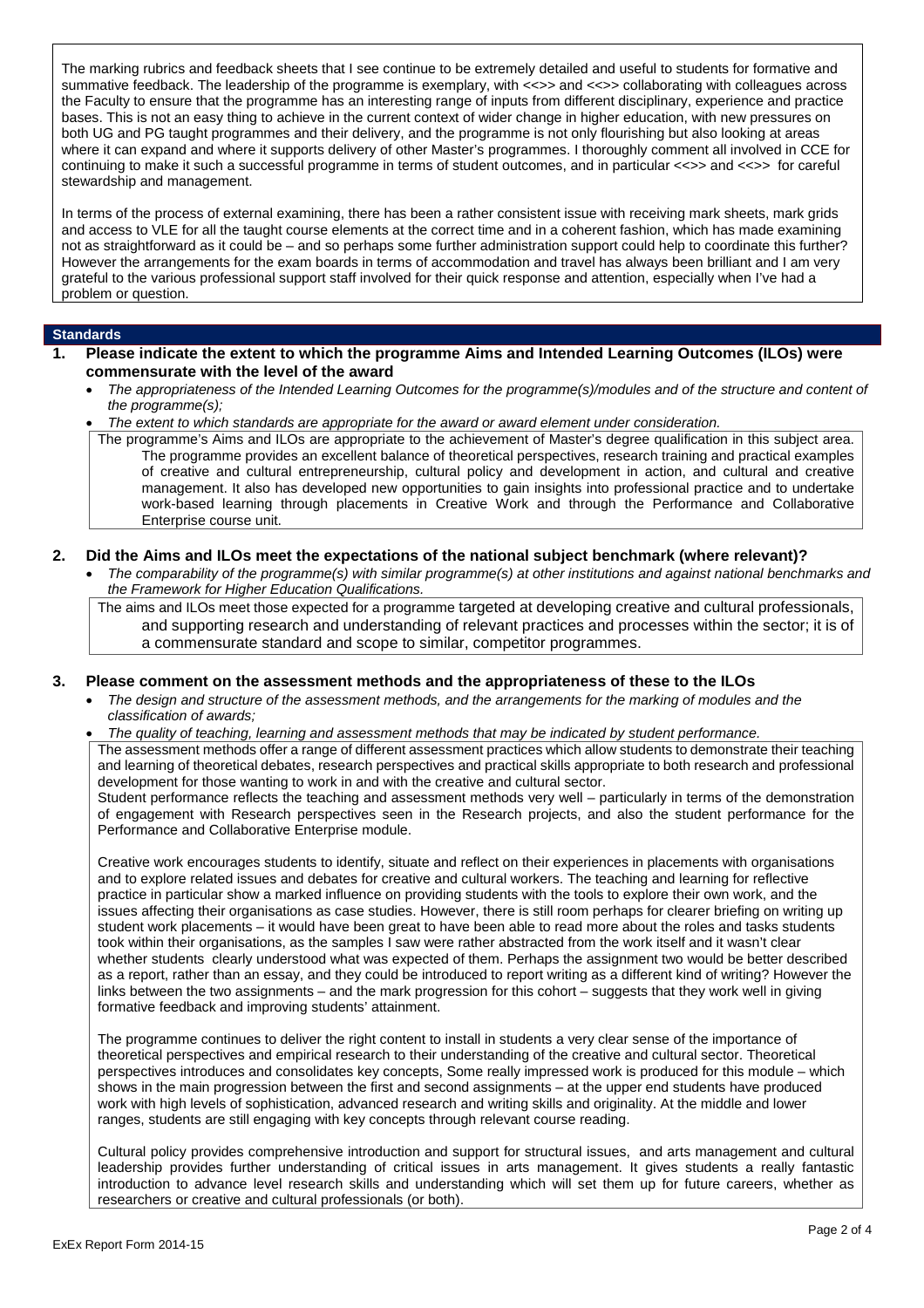#### **4. Were students given adequate opportunity to demonstrate their achievement of the Aims and ILOs?**

 *The academic standards demonstrated by the students and, where possible, their performance in relation to students on comparable courses;*

*The strengths and weaknesses of the students as a cohort.*

- **5. For Examiners responsible for programmes that include clinical practice components, please comment on the learning and assessment of practice components of the curriculum** n/a
- **6. Please comment on the nature and effectiveness of enhancements to the programme(s) and modules since the previous year**

*It would be particularly helpful if you could also identify areas of good practice which are worthy of wider dissemination.* The new module of Performance and Collaborative Enterprise provides an excellent opportunity for students to develop team working, collaboration, project management, delivery and evaluation skills through a real-life brief which they are asked to provide a creative response. The outstanding results of the assessment of this module show how clearly students engaged with this form of practice-based learning. It is really important to include this kind of practice on the programme, and to offer students the chance to learn consultancy skills as this will enhance employability.

Creative work provides opportunity for consideration of organisations and enterprises, their challenges and practices, from the inside, as well as reflective practice on the part of the student as experiential learner. There is still room for more information about own practice and role within the organisation, however – and the mark range from this module and relatively low attainment suggests that students are not always clear about the brief that they are presented with – particularly in terms of the first assignment (as above).

It is sad that Culture and Development was not on the curriculum this year due to staff changes, as it is an area which students clearly engage with as they are able to develop their skills and understanding relevant to different global experiences of the use of culture and creativity for social, cultural and economic benefits. However this gap has been filled to some extent by students' research topics for dissertation as well as other case studies explored in taught course unit assessments. I'm glad to hear that it will be making a return in next year's curriculum through a new Culture and Place module, as it is a cornerstone of the programme.

Further good practice can be identified in the carefully designed opportunities for formative feedback, and for tutorial support as well as in-sessional English language and writing support. Further good practice lies in the ways in which curriculum reflects the strengths of the Faculty in cultural policy, audience research, and creative industries, in particular but also through the interdisciplinary contributions provided by other guest contributions. Through refining the curriculum and developing the programme specification there is now an even-handed opportunity for different paths through optional units which allow comprehensive range and choice for students along core and compulsory taught elements.

**7. Please comment on the influence of research on the curriculum and learning and teaching** *This may include examples of curriculum design informed by current research in the subject; practice informed by research; students undertaking research.*

The assessment tasks for Research perspectives (critique of an article followed by research proposal) are very well designed to support research development and preparation for research projects, particularly in terms of methodology and literature review. The distinction between the requirements for CCE and for WPP are more clearly set out than in previous years in the handbook. There is a useful reading list, and the materials on the VLE are organised into learning resources by programme areas. The content of the programme using lectures and supporting tutorials and seminar group work is rich and relevant, and appears to be successful in leading to learning outcomes demonstrated by the research projects. These show confidence in designing and tackling complex issues and debates through empirical research, and applying appropriate methods for research and analysis on primary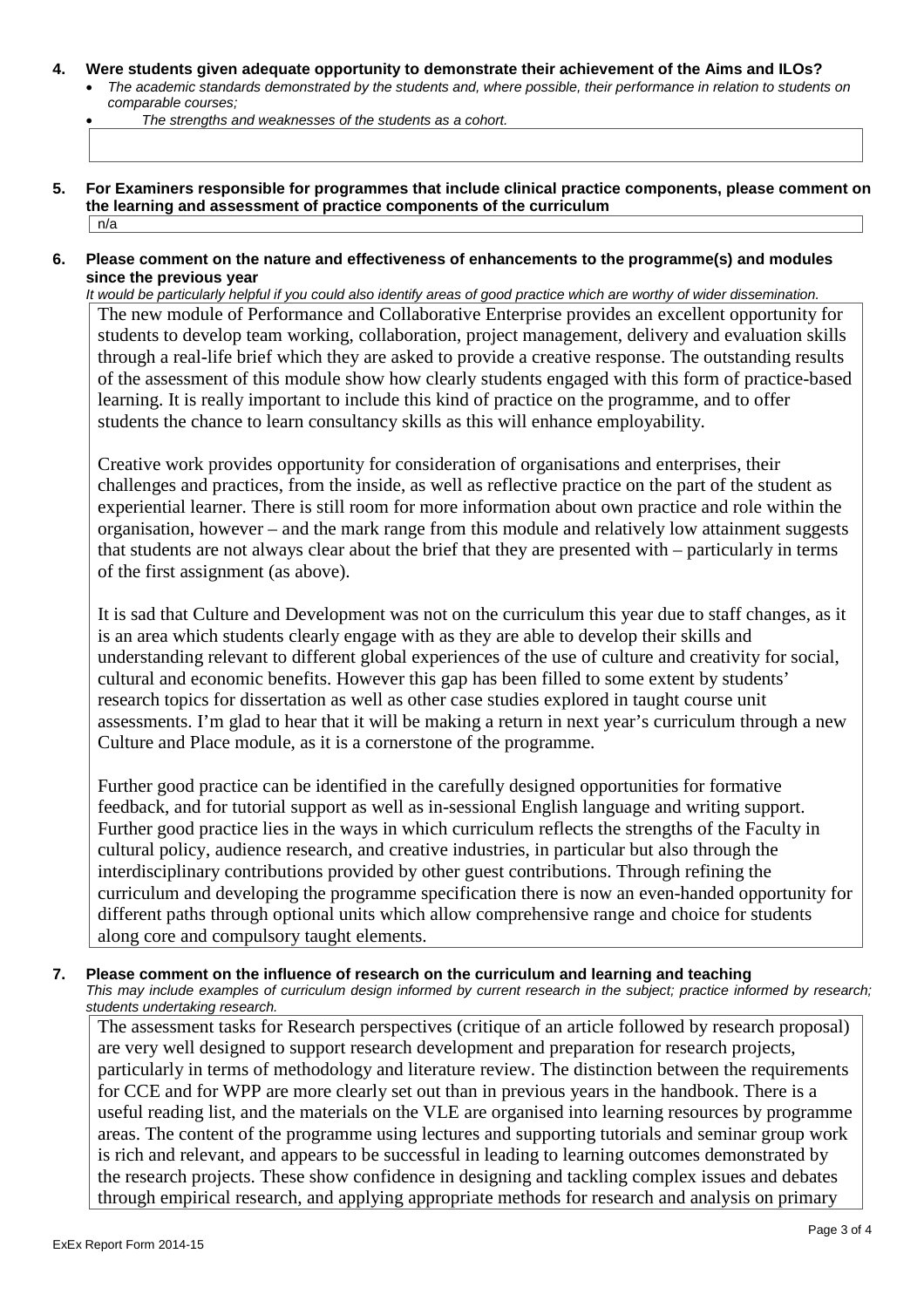and secondary materials. I particularly like the way that even in the weaker research projects there is a clear sense of how to establish a research 'problem' which is examined through structured argument, supported by evidence.

**8. Where the programme forms part of an Integrated PhD, please comment on the appropriateness of the programme as training for a PhD**

**N/A**

#### **For Examiners involved in mentoring arrangements**

**9. If you have acted as a mentor to a new External Examiner or have received mentor support please comment here on the arrangements**

N/A

#### **The Examination/Assessment Process**

**10. The University and its Schools provide guidance for External Examiners as to their roles, powers and responsibilities. Please indicate whether this material was sufficient for you to act effectively as an External Examiner.**

*Whether External Examiners have sufficient access to the material needed to make the required judgements and whether they are encouraged to request additional information.*

Yes I received sufficient access to guidance on this role.

**11. Did you receive appropriate documentation relating to the programmes and/or parts of programmes for which you have responsibility, e.g. programme specifications or module handbooks, marking criteria?** *The coherence of the policies and procedures relating to External Examiners and whether they match the explicit roles they are asked to perform.*

Yes I received the appropriate documentation – although there could be better coordination of the timing and organisation of materials for examining (see Section B above).

- **12. Were you provided with all draft examination papers/assessments? Was the nature and level of the questions appropriate? If not, were suitable arrangements made to consider your comments?** Yes – I was given the opportunity to comment on draft essay titles and other assessments and all was found satisfactory.
- **13. Was sufficient assessed / examined work made available to enable you to have confidence in your evaluation of the standard of student work? Were the scripts clearly marked/annotated?**

I saw adequate sampling for all course units, and had access to all work via the VLE. The feedback sheets were comprehensive and clearly written (typed) and comments on assessments on the VLE were also clearly annotated.

**14. Was the choice of subjects for dissertations appropriate? Was the method and standard of assessment appropriate?**

The research projects were extremely interest in their choice of topic, and also in the research approaches taken and designed by students. As above even at the lower end they showed clear originality and intent, and those receiving higher marks were excellent pieces of work which make a contribution to the field.

**15. Were the administrative arrangements satisfactory for the whole process, including the operation of the Board of Examiners? Were you able to attend the meeting? Were you satisfied with the recommendations of the Board?**

As above, although there were some issues with getting all of the correct materials at the same time, the organisation of the Board (which I attended) was excellent, and the processes of deliberation and recommendation for any particular issues or cases were exemplary.

**16. Were appropriate procedures in place to give due consideration to mitigating circumstances and medical evidence?**

**Yes** 

#### **Other comments**

#### **Please use this box if you wish to make any further comments not covered elsewhere on the form**

It has been a pleasure to have held this role for three years, and to see the programme progress. I hope to support the new external examiner through mentoring and look forward to hearing about the successes of the programme and the PCI in the future.